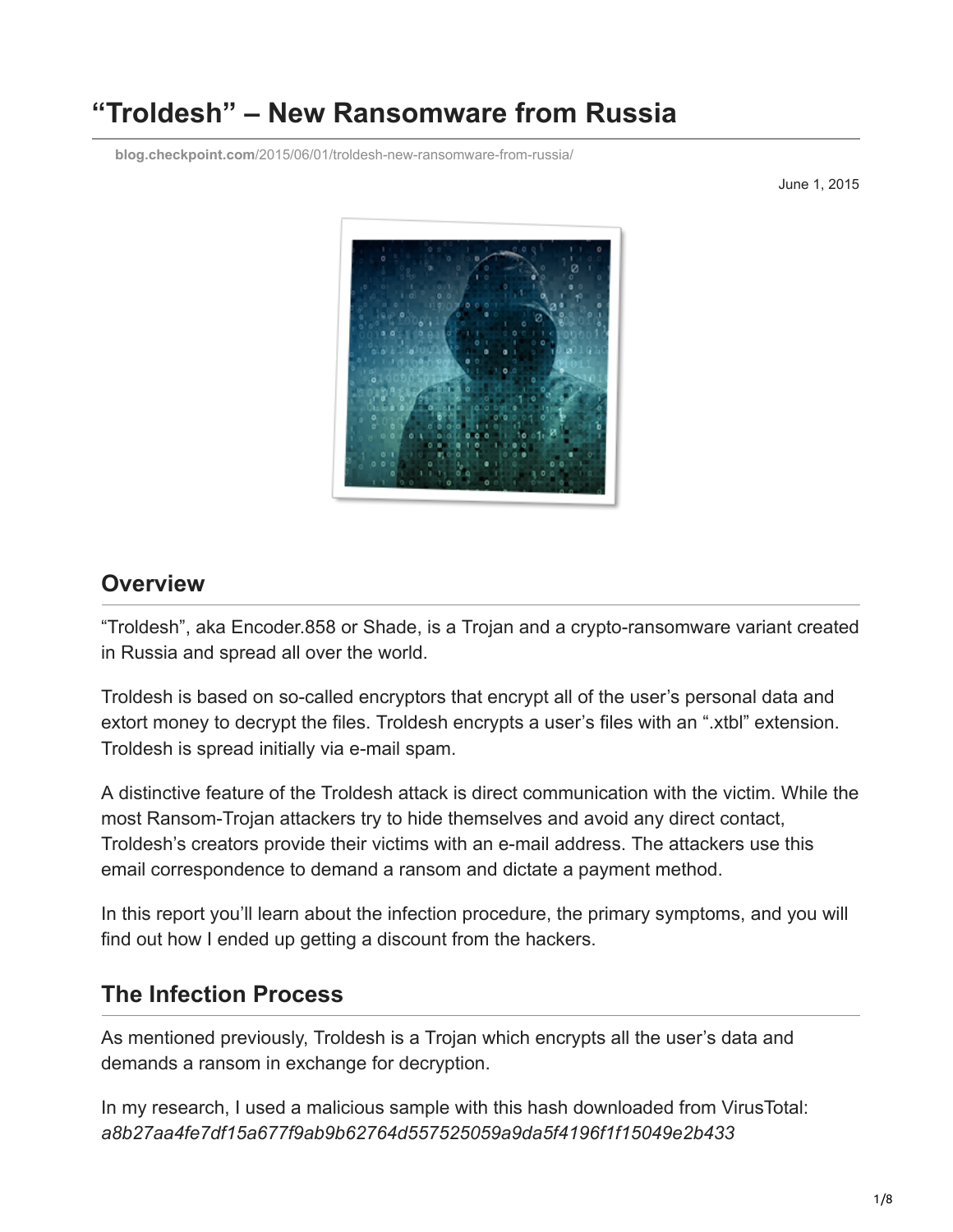After execution, Troldesh encrypts all of the user's data and displays this message:

Additionally, it renames the encrypted files using this format: *[random characters]=.xbtl* For example, this is a screenshot of my machine's "Pictures" folder with the encrypted files:

# BHIZIMANHIZIBI

Все важные файлы на всех дисках вашего компьютера были зашифрованы. Подробности вы можете прочитать в файлах **EADME.txt, которые можно найти на любом из ДИСКОВ.** 

**ATTENTION!** All the important files on your disks were<br>encrypted.<br>The details can be found in README.txt files which you can find on any of your disks.

Approximately 20 *txt* files were placed on my desktop. In other cases, a *txt* file was placed in each folder that had an encrypted file.

Each *txt* file has the filename in the format *README[number].txt* and looks like this: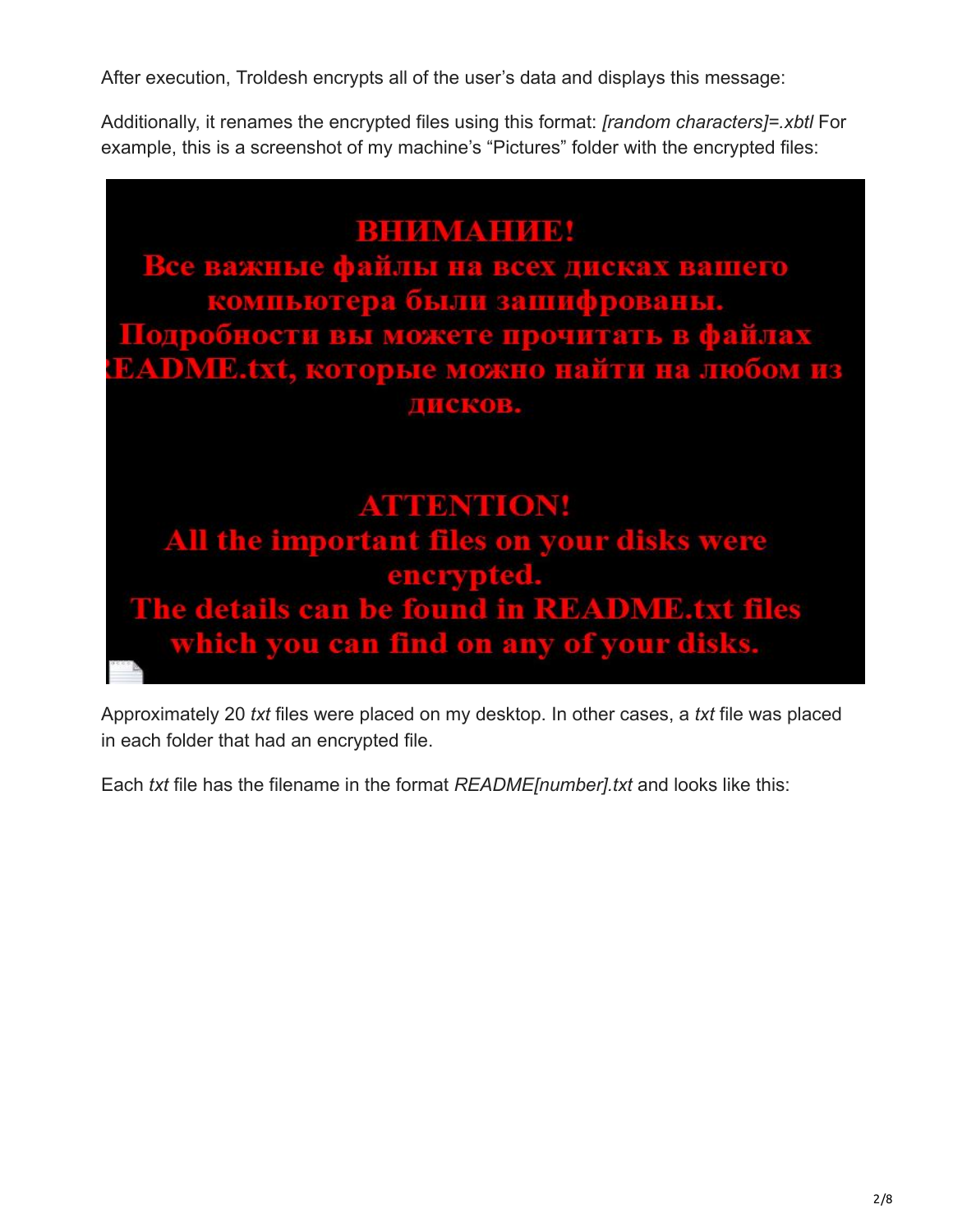

The user is instructed to send a specified code to the e-mail address provided.

To summarize, a Troldesh infection displays these characteristics:

- A warning message on the user's screen
- Regular files replaced by the encrypted files with the *.xbtl* extension
- README[number].txt files for information and contact data

| README3 - Notepad                                                                                                                                                                                                                                                                                                                                                        |  |
|--------------------------------------------------------------------------------------------------------------------------------------------------------------------------------------------------------------------------------------------------------------------------------------------------------------------------------------------------------------------------|--|
| File Edit Format View Help                                                                                                                                                                                                                                                                                                                                               |  |
| Ваши файлы были зашифрованы.<br>чтобы расшифровать их, Вам необходимо отправить код:<br>2740549F07C8CE0806C6 0<br>на электронный адрес decode00001@gmail.com или decode00002@gmail.com .<br>Далее вы получите все необходимые инструкции.<br>Попытки расшифровать самостоятельно не приведут ни к чему, кроме безвозвратной потери инфор                                 |  |
| All the important files on your computer were encrypted.<br>To decrypt the files you should send the following code:<br>2740549F07C8CE0806C610<br>to e-mail address decode00001@gmail.com or decode00002@gmail.com .<br>Then you will receive all necessary instructions.<br>All the attempts of decryption by yourself will result only in irrevocable loss of your dat |  |

## **How I Got a Discount From the Hackers**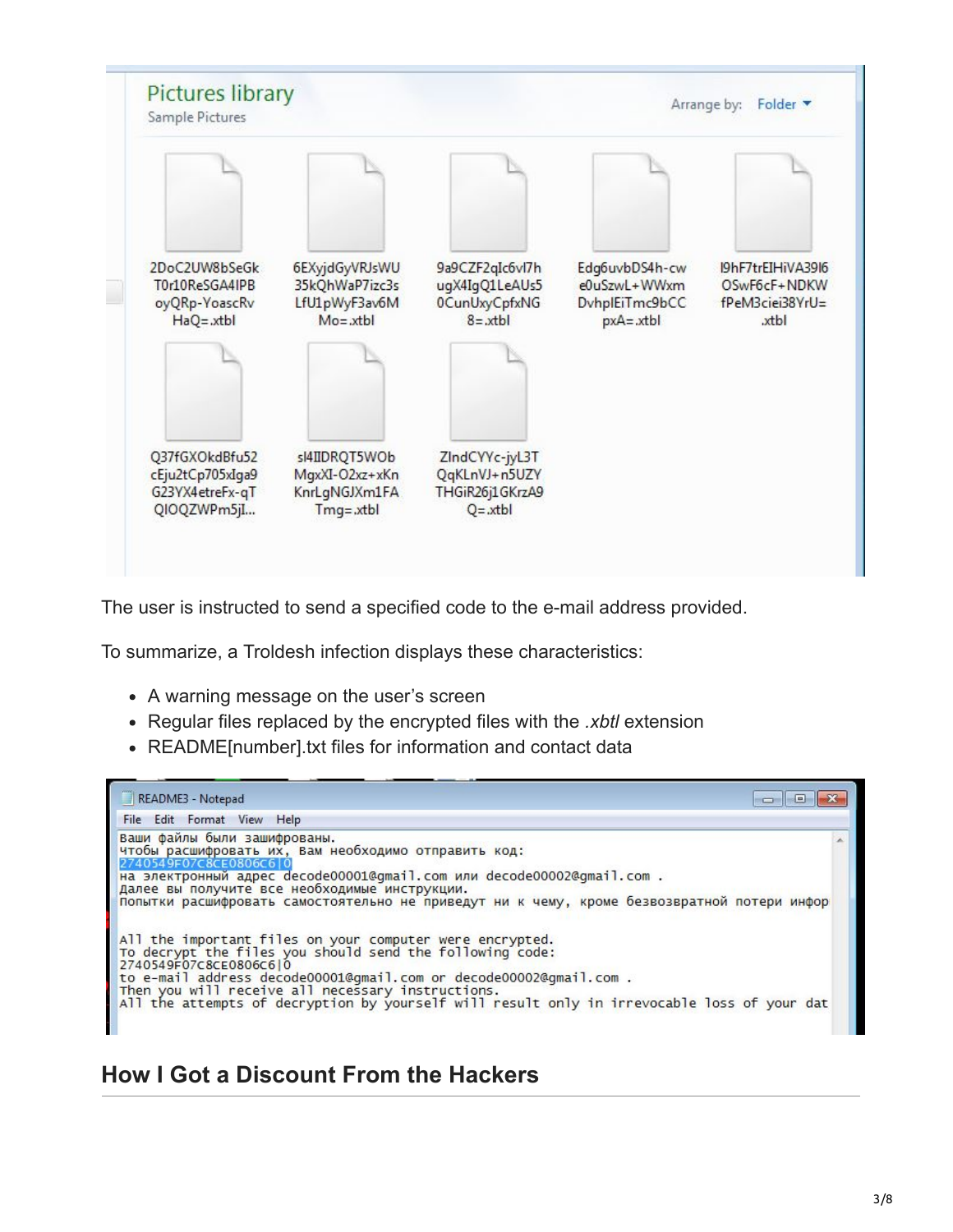I was very interested to learn more about the ransom and tried to start a correspondence with the attackers. As required, I sent the specified code to the e-mail address provided, one that is registered on the most famous Russian domain.



2740549F07C8CE0806C6|0

After several minutes I received an answer with my next instructions.



The cost of decryption is 250 euros. Send us 1 encrypted file and we will decrypt it as a proof of file recovery possibility.

Within 5 minutes to 1 hour after the payment we will send you a program and a key which will recover all your data to the state exactly as before encryption.

2015-04-21 9:56 GMT+00:00 Olga Blondinkina <olga.blondinkina@mail.ru>: 2740549F07C8CE0806C6|0

The extortionists said to send them one encrypted file to prove they could decrypt it. They demanded 250 euros to decrypt all of the files.

Something about this transaction bothered me. Was their answer generated automatically or was there a real person on the other end? To find out, I decided to accept the hackers' "generous" offer and send them an encrypted file for decryption. At the same time, I tried to start a conversation with them to see whether I could persuade them to give me the key for free, or at least get a decent discount.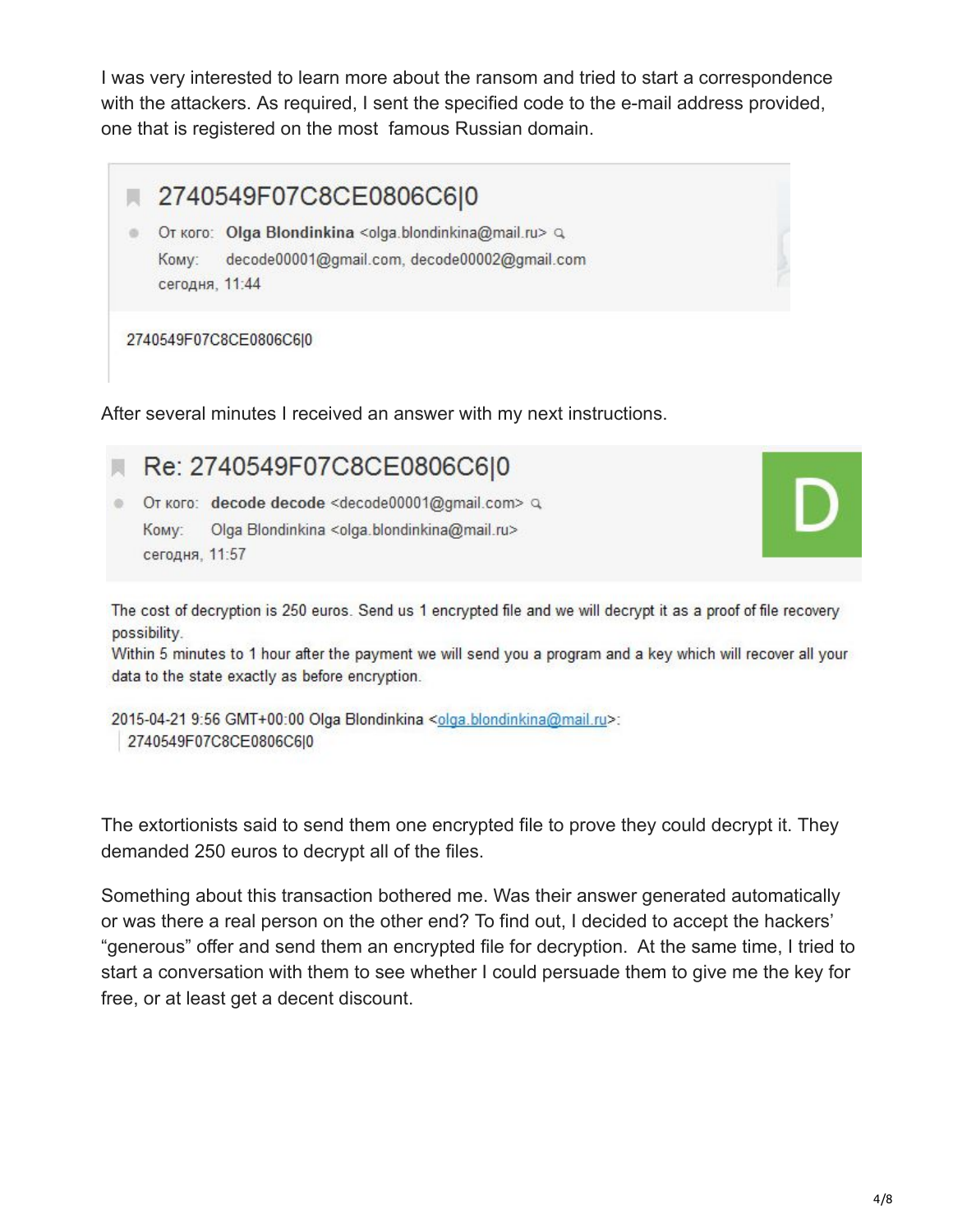| Прикрепить файл                           | $\cdot$ |      |                            |       |        |
|-------------------------------------------|---------|------|----------------------------|-------|--------|
|                                           |         |      |                            |       |        |
| au7lv0vL2nIxkLJgz X<br>763 KB             |         |      |                            |       |        |
| Прикреплено: 1 файл. Общий размер: 0 байт |         |      |                            |       |        |
| Ж К Ч А 2 тт = = = = = = 0 +              |         | Еще- | • Убрать оформлениеПодпись | Стили | Открыт |

It's not clear for me how can I pay?

Where is a garantee that I'll get a program and key? 250 euros is too much! I'm from Russia, it's my monthly salary!!!

To my great surprise, after a minute I got an answer from a real person who was open to discussion! Since the answer and all of the following conversation were in Russian, a translation is provided under each screenshot.

| Re: Re[2]: 2740549F07C8CE0806C6 0                                                                  |  |
|----------------------------------------------------------------------------------------------------|--|
| OT KOFO: decode decode <decode00001@gmail.com> Q</decode00001@gmail.com>                           |  |
| Olga Blondinkina <olga.blondinkina@mail.ru><br/>KOMV:</olga.blondinkina@mail.ru>                   |  |
| сегодня, 12:16 2 1 файл                                                                            |  |
| гарантия честное слово                                                                             |  |
| можете оплатить в рублях 12000                                                                     |  |
| 2015-04-21 10:25 GMT+00:00 Olga Blondinkina <olga.blondinkina@mail.ru>:</olga.blondinkina@mail.ru> |  |
| It's not clear for me how can I pay?                                                               |  |
| Where is a garantee that I'll get a program and key?                                               |  |
| 250 euros is too much! I'm from Russia, it's my monthly salary!!!                                  |  |

*"The guarantee is our word of honor. You can pay in rubles, 12000 RUB."*

I checked the currency exchange rate and saw that I received a discount of approximately 15% (~35 euro). A decrypted version of the encrypted file I sent earlier was attached to the same e-mail.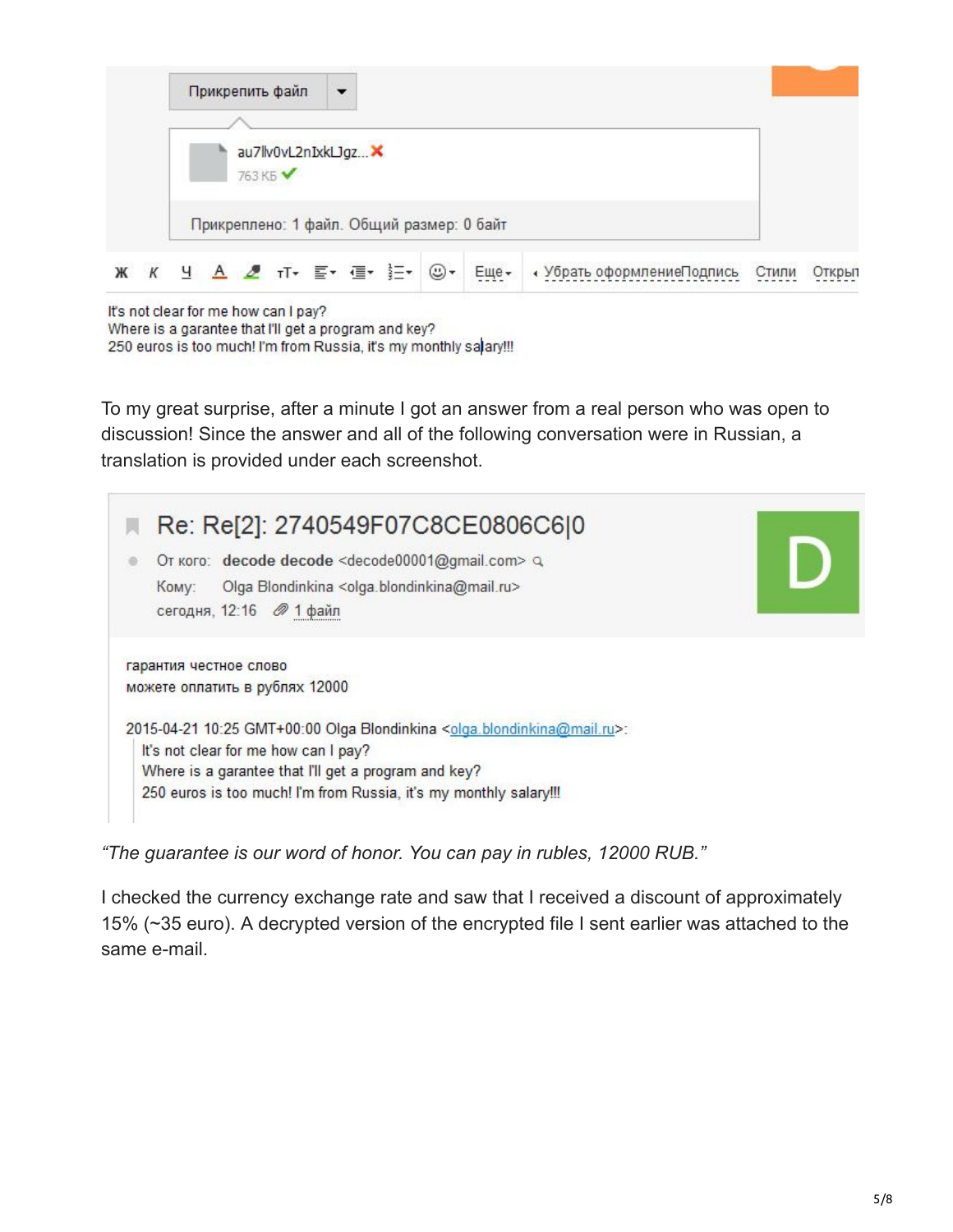

I continued asking about payment methods and if there was a specific time frame.



*"How can I pay? I don't see any requisites. Are there any time frames?"*

|                         | Re: Re[4]: 2740549F07C8CE0806C6 0                                                                                                                   |  |
|-------------------------|-----------------------------------------------------------------------------------------------------------------------------------------------------|--|
| KOMV:<br>сегодня, 12:26 | Or koro: decode decode <decode00001@gmail.com> Q<br/>Olga Blondinkina <olga.blondinkina@mail.ru></olga.blondinkina@mail.ru></decode00001@gmail.com> |  |
| актуальный кошелек      | Оплата на кошелек QIWI, реквизиты часто меняются. Как будете готовы оплатить пишите, вышлю<br>12000 это со скидкой!                                 |  |
|                         | Для оплаты есть 2 дня                                                                                                                               |  |

*"The payment should be done to the QIWI purse, requisites are changing frequently. As soon as you will be ready to pay, write me, and I'll send an actual requisites.*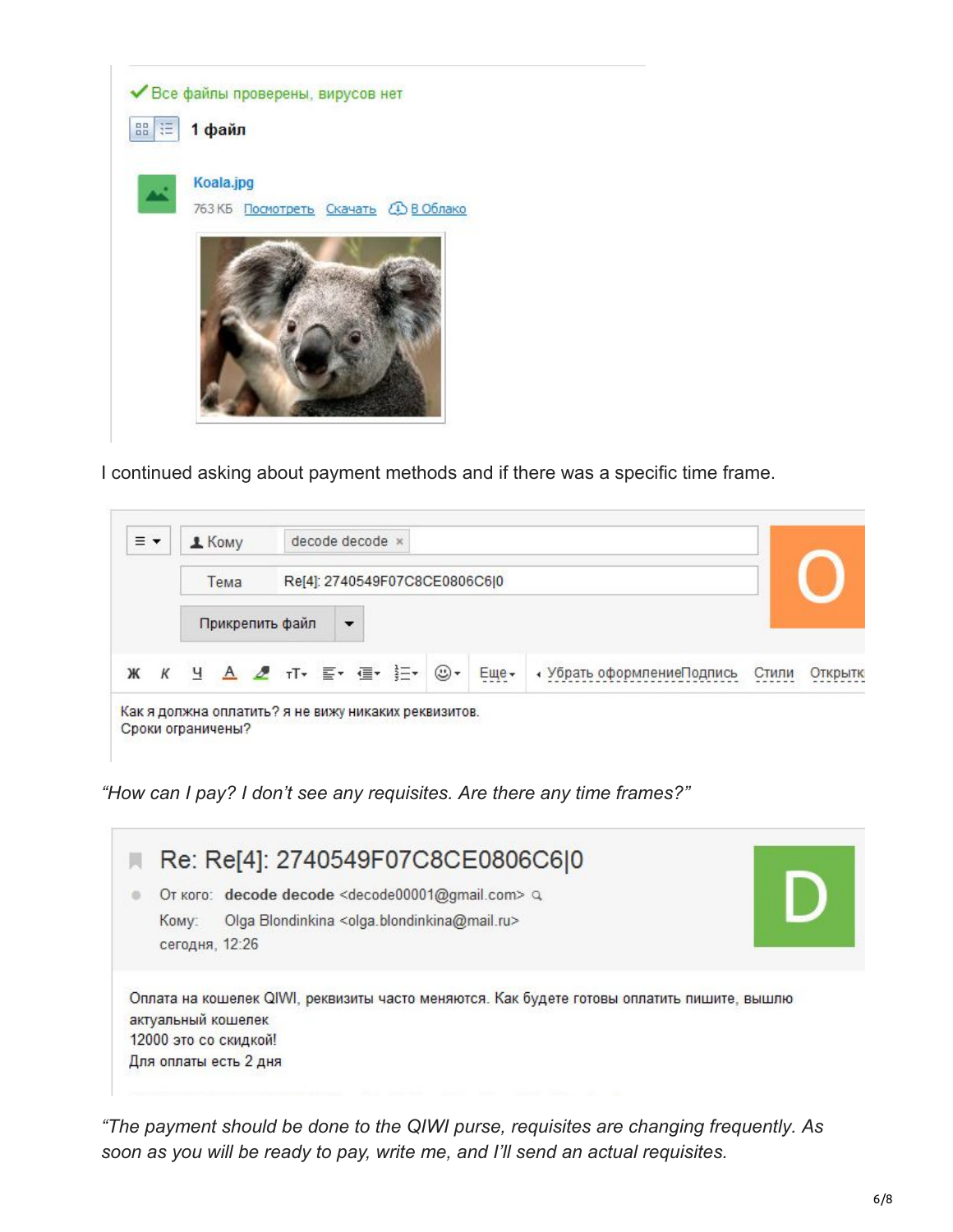*12000 RUB is a sum with discount! You have only 2 days to pay."*

I took a break at this point and after almost a week wrote them again. I still had hopes of getting the key for free.



*"I ask you: please, return my data – this is almost all of my life for the last several years!*

*I really don't have much money to pay you!*

#### *Be humane!!!"*



*"The best I can do is to bargain"*